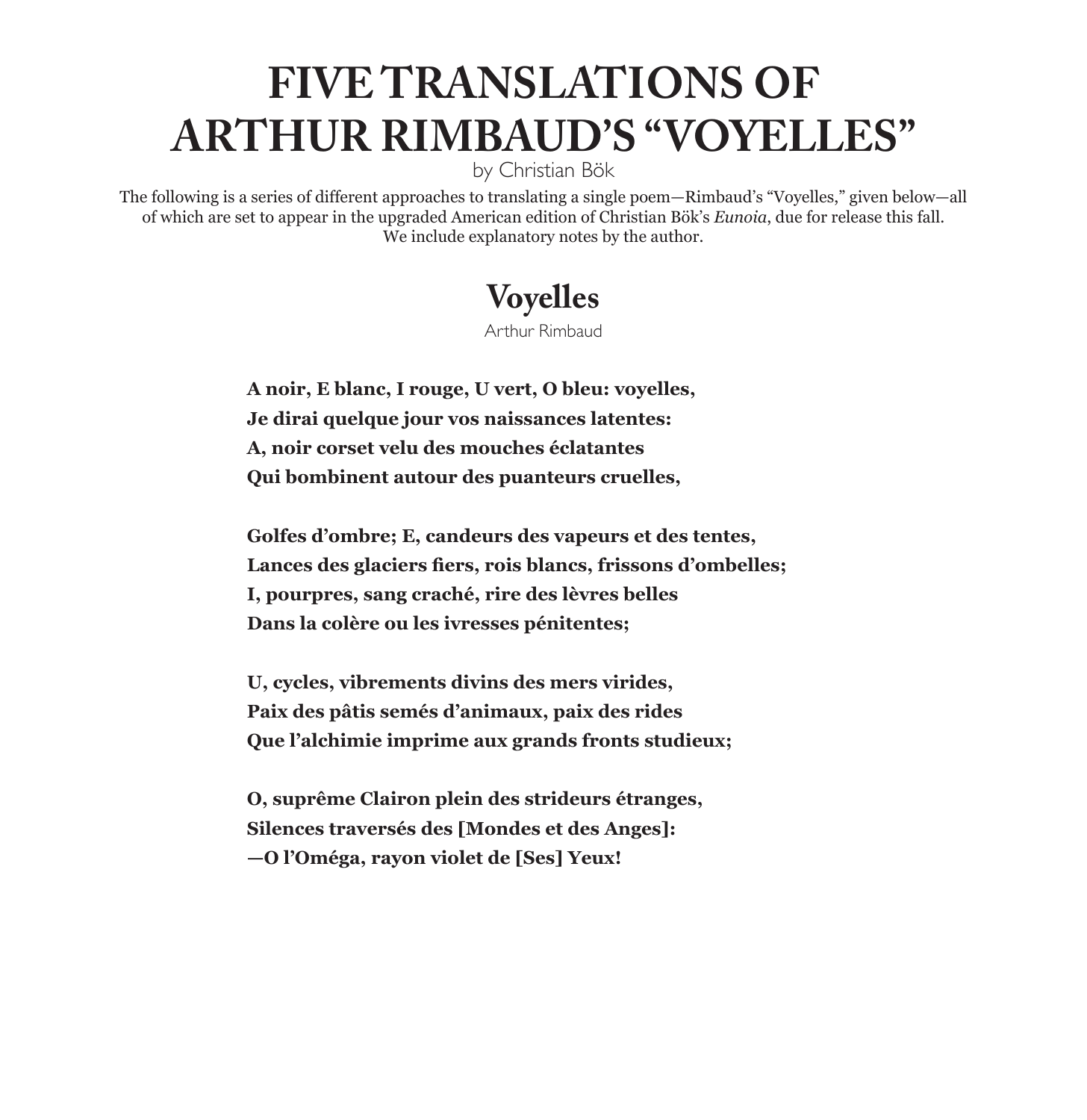*"Vowels" is a semantic translation of "Voyelles" by Arthur Rimbaud, preserving the rhyme scheme of the original, while enforcing the rigorous, syllabic contours of the alexandrine line.*

### **Vowels**

Christian Bök

**A black, E white, I red, U green, O blue: the vowels. I will tell thee, one day, of thy newborn portents: A, the black velvet cuirass of flies whose essence commingles, abuzz, around the cruellest of smells,**

**Wells of shadow; E, the whitewash of mists and tents, glaives of icebergs, albino kings, frostbit fennels; I, the bruises, the blood spat from lips of damsels who must laugh in scorn or shame, both intoxicants;**

**U, the waves, divine vibratos of verdant seas, pleasant meadows rich with venery, grins of ease which alchemy grants the visages of the wise;**

**O, the supreme Trumpeter of our strange sonnet quietudes crossed by another [World and Spirit], O, the Omega!—the violet raygun of [Her] Eyes….**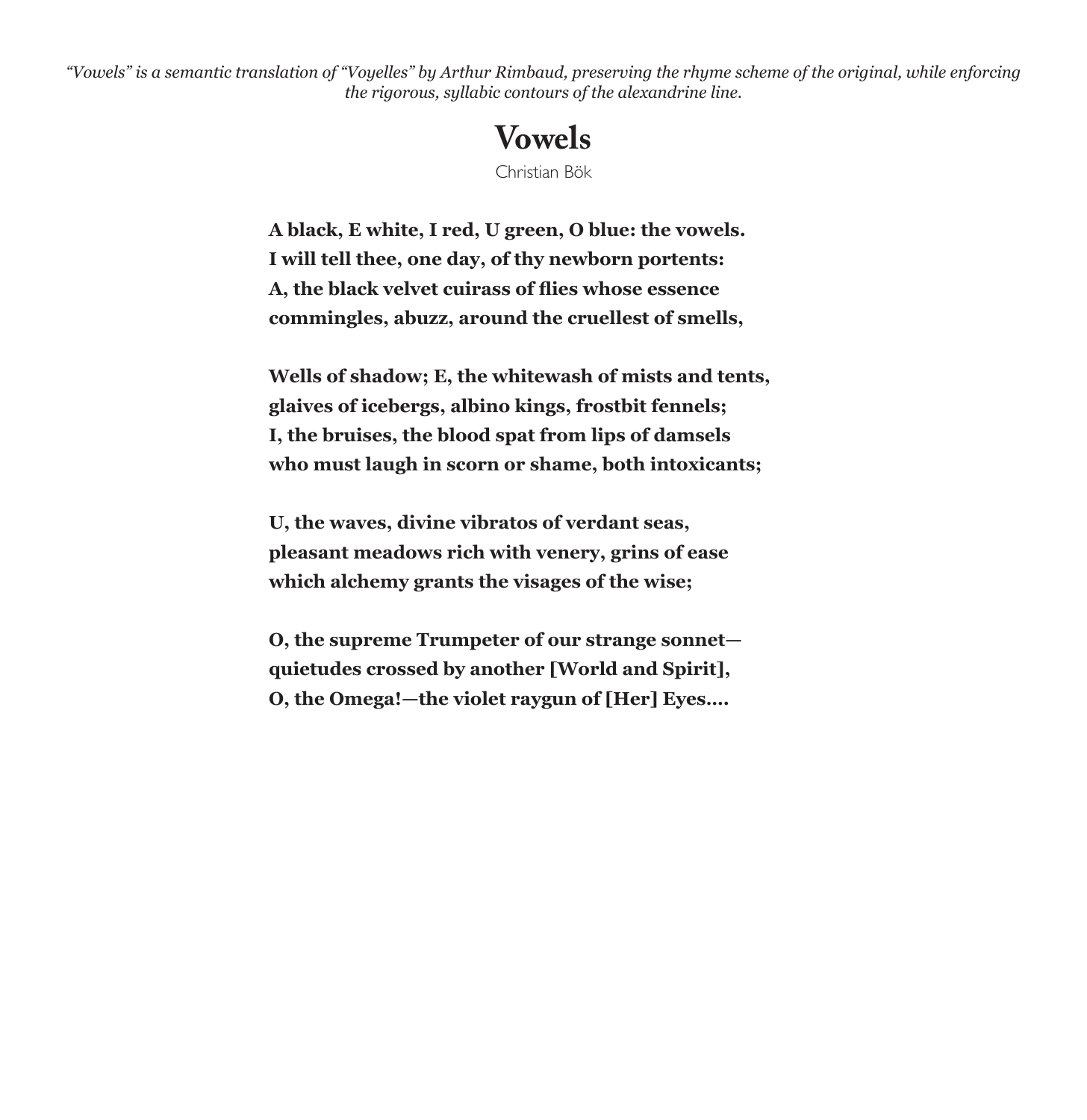*"Veils" is a homophonic translation of "Voyelles," preserving, from the original, the sequence of the sounds, but not the meanings of the words—the two poems sound alike when read aloud.*

#### **Veils**

Christian Bök

**Anywhere near blank rage you veer, oblivial.**

**Jade array, calico azure evanescent talents.**

**Unaware, corrosives flow to my shackled hand.**

**Key bombing an auto tour to paint her colour.**

**Gulfs of amber contours evaporate the tint.**

**Linseed glass or oblong freezing dumbbells.**

**Upper pressing cashiers do deliver verbals.**

**Dance the clear, elusive rinse of paintings.**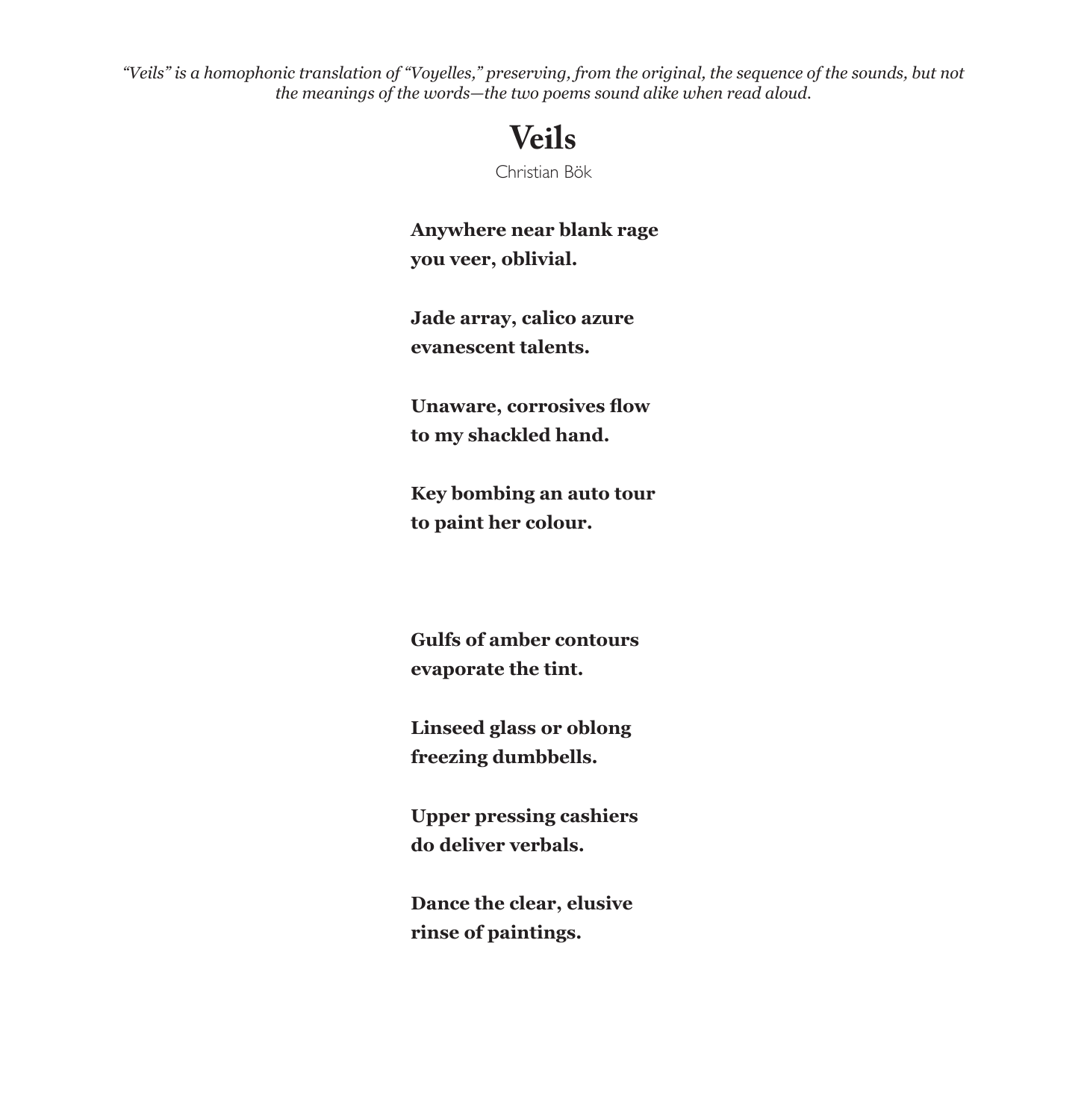**Icicle fibre meant divine daymares varied.**

**Pity paid to see my dynamo poised to rid us.**

**Cool chimes, a primal green for studios.**

**Spur my clear plan astride a stranger.**

**Cylinders versus diamonds a decision.**

**Hollow, my gray ovule does decide you.**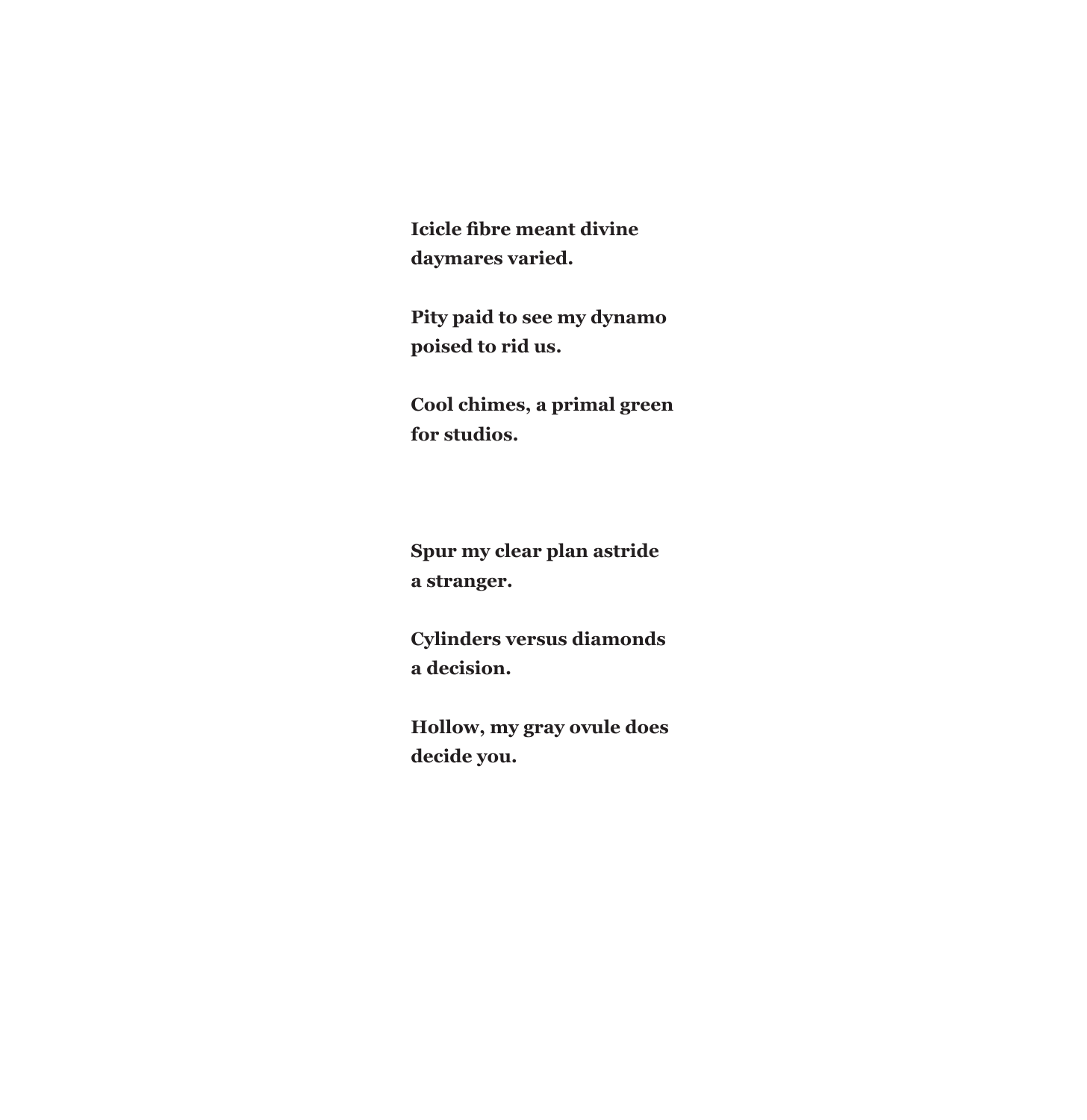*"Phonemes" is a homovocalic translation of "Voyelles," preserving the sequence of vowels from the original, while replacing all the other components of the poem with different consonants.*

#### **Phonemes**

Christian Bök

**Phantoms, infernal, without refuge or return—phonemes.**

**We will hark if such resurgent souls ordain a dreamt verse:**

**A (offspring of perfect murders, so unseen that stranglers**

**fulfill no crime, and thus mourners must call the unjust schemes**

**overdoses); E (charmed slumber that engulfs the sleepers,**

**cradled by dreamlike Sirens who sing mankind, forlorn themes);**

**I (corrupted archangel, shriven when mercy redeems**

**all shadowy spectres who plunder shipwrecked believers);**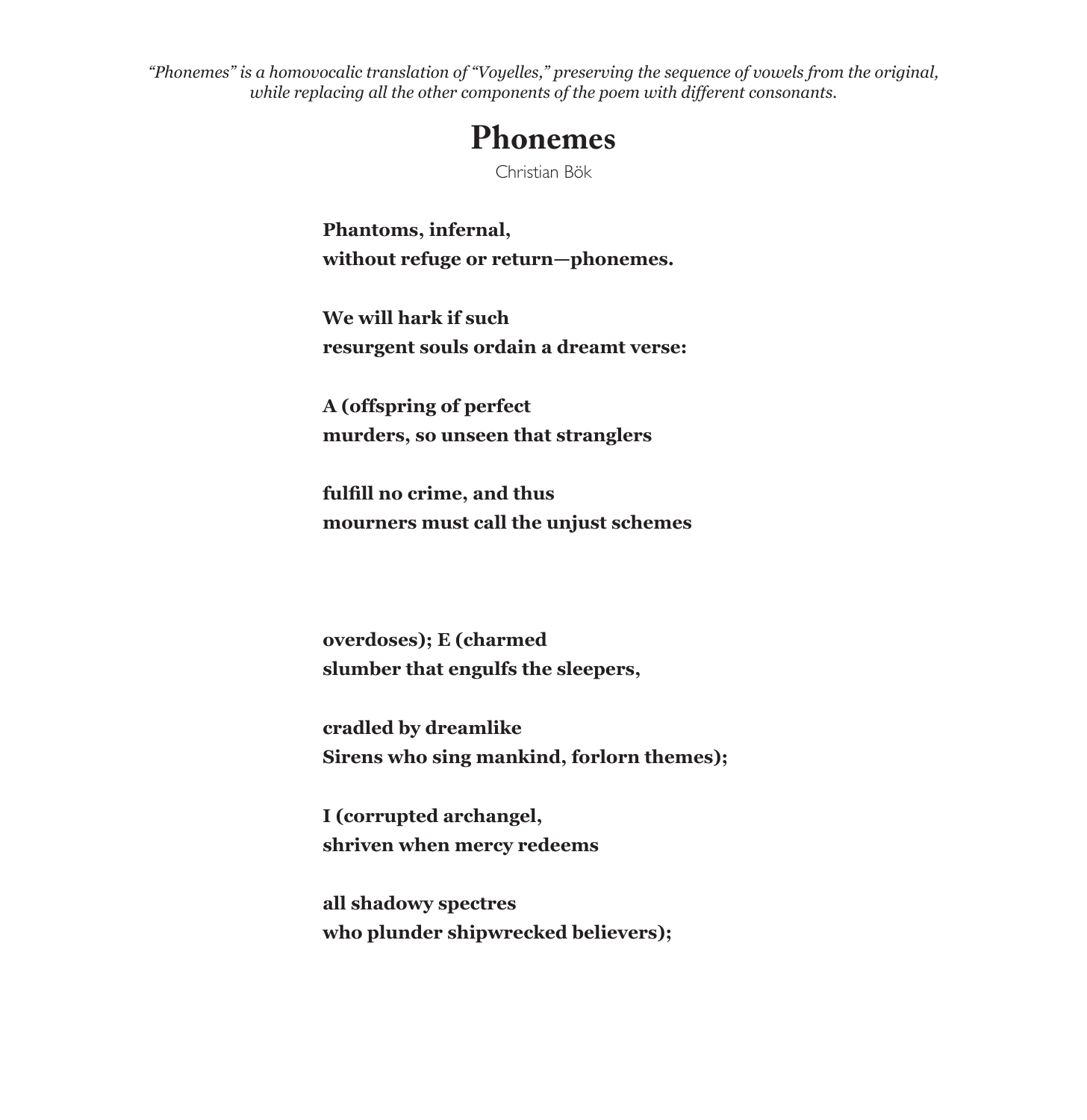**U (the Sphinx, beheld by disciples, then by infidels:**

**a riddle that grieves a king; a truth that crippled minstrels**

**must bewail in epics, like staunch martyrs whom Furies spurn);**

**O (untempted Saint, who lends this typewritten utterance**

**its fervency —an endless cycle of perseverance).**

**O, how the Bards abolish symbols, when the letters burn....**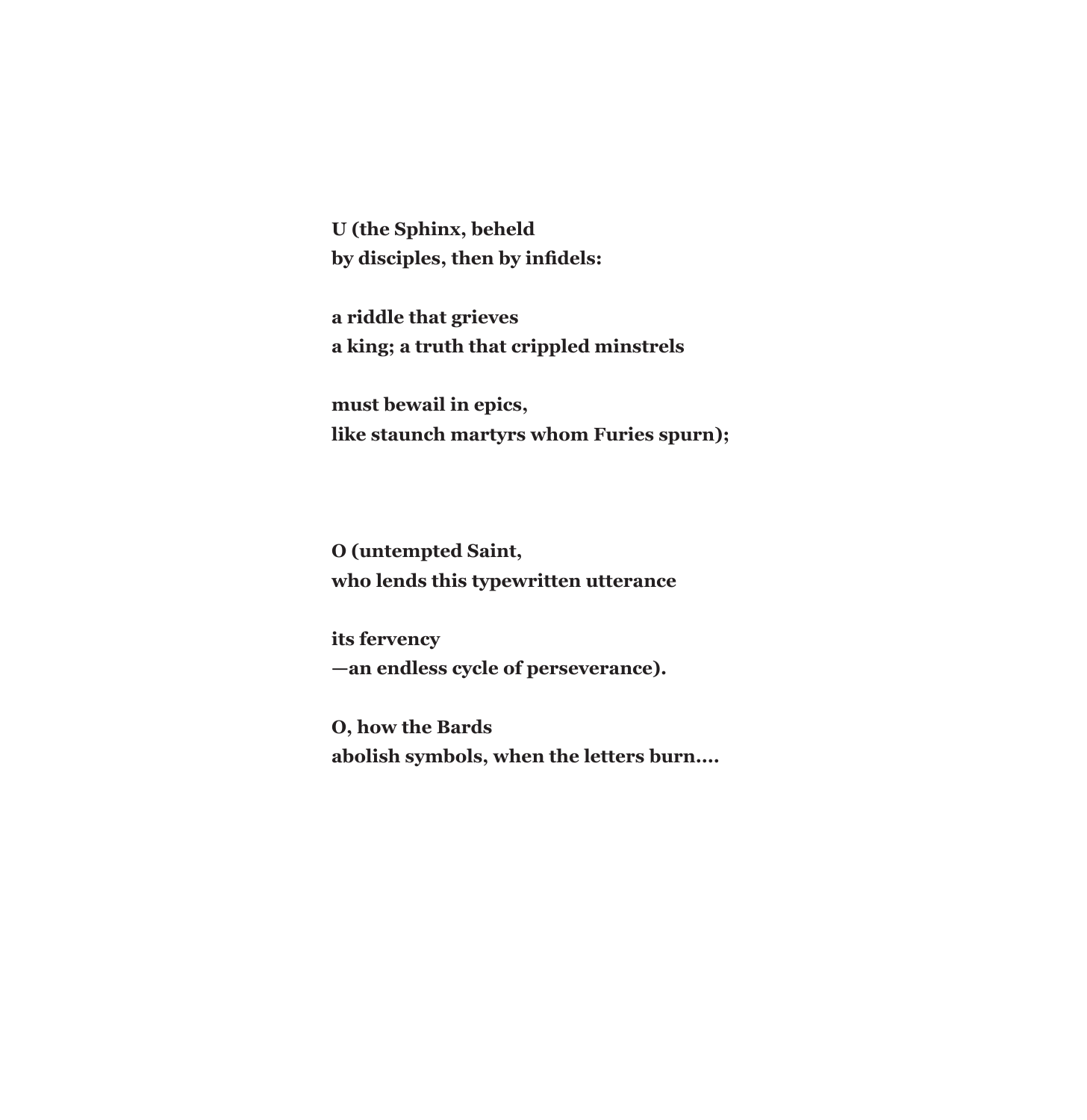*"Vocables" is a perfect anagram of "Voyelles," permuting the lexicon of letters from the original. (I suppose that this poem owes a debt of gratitude to the "Sonnagrams" of K. Silem Mohammad.)*

## **Vocables**

Christian Bök

**Eternal, you beguile love or ruin—vocables. Jejune vassals quote ten codas in reliquaries: A (the ceaseless verses at occult monasteries; requiems of dust, bound to nebulous particles:**

**Embers of gold); E (graven urns in sanctuaries; brass bells, unsold, decreed priceless for our canticles); I (a senseless verse—a spell, garbled in pentacles; choruses, deemed perverse in desolate nurseries);**

**U (a universe, expressed as a murmur of tides, all its perplexing maxims, exquisite suicides; dim minds, transcended by vivid, hexadic prisms);**

**O (a vesper, stressing serenades or solitudes; a clever muse, to generate endless interludes). O, my elegiac ode, ends in paroxysms…**